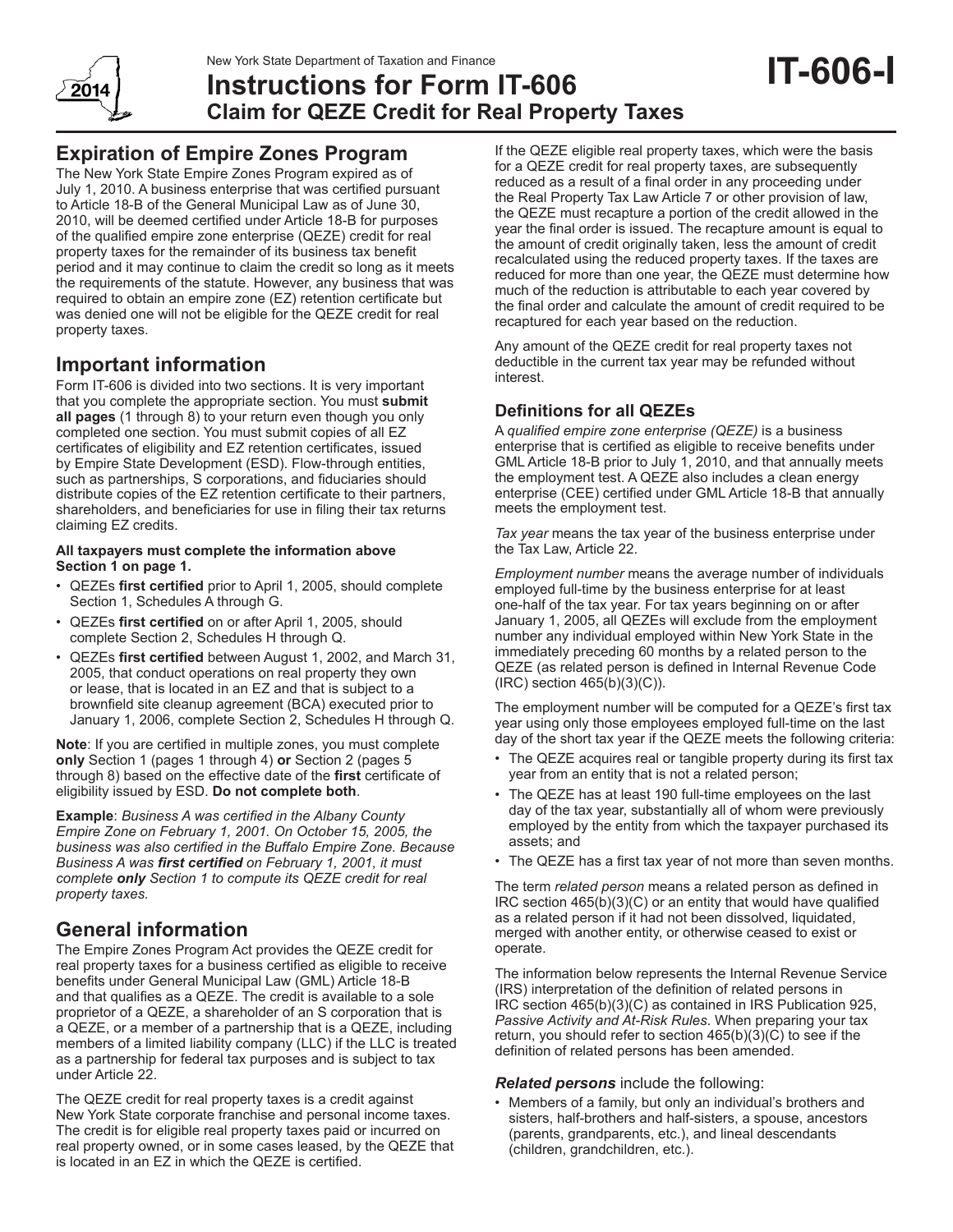- Two corporations that are members of the same controlled group of corporations determined by applying a 10% ownership test.
- The fiduciaries of two different trusts, or the fiduciary and beneficiary of two different trusts, if the same person is the grantor of both trusts.
- A tax-exempt educational or charitable organization and a person who directly or indirectly controls it (or a member of whose family controls it).
- A corporation and an individual who owns directly or indirectly more than 10% of the value of the outstanding stock of the corporation.
- A trust fiduciary and a corporation of which more than 10% in value of the outstanding stock is owned directly or indirectly by or for the trust or by or for the grantor of the trust.
- The grantor and fiduciary, or the fiduciary and beneficiary, of any trust.
- A corporation and a partnership if the same persons own over 10% in value of the outstanding stock of the corporation and more than 10% of the capital interest or the profits interest in the partnership.
- Two S corporations if the same persons own more than 10% in value of the outstanding stock of each corporation.
- An S corporation and a regular corporation if the same persons own more than 10% in value of the outstanding stock of each corporation.
- A partnership and a person who owns directly or indirectly more than 10% of the capital or profits of the partnership.
- Two partnerships if the same persons directly or indirectly own more than 10% of the capital or profits of each.
- Two persons who are engaged in business under common control.
- An executor of an estate and a beneficiary of that estate.

To determine the direct or indirect ownership of the outstanding stock of a corporation, apply the following rules:

- 1. Stock owned directly or indirectly by or for a corporation, partnership, estate, or trust is considered owned proportionately by or for its shareholders, partners, or beneficiaries.
- 2. Stock owned directly or indirectly by or for an individual's family is considered owned by the individual. The family of an individual includes only brothers and sisters, half-brothers and half-sisters, a spouse, ancestors, and lineal descendants.
- 3. Any stock in a corporation owned by an individual (other than by applying rule 2) is considered owned directly or indirectly by the individual's partner.

When applying rule 1, 2, or 3, stock considered owned by a person under rule 1 is treated as actually owned by that person. However, if a person constructively owns stock because of rule 2 or 3, he or she does not own the stock for purposes of applying either rule 2 or 3 to make another person the constructive owner of the same stock.

*Full‑time employment* means a job consisting of at least 35 hours per week or two or more jobs that together constitute the equivalent of a job of at least 35 hours per week. A seasonal business (a business that regularly operates for less than an entire tax year, such as a ski resort) that employs individuals full-time for at least three months of continuous duration may include these individuals in the employment number if they are working in a job consisting of at least 35 hours per week.

*Value of real and tangible personal property* is the federal adjusted basis of your property (except rental property, which is eight times your gross yearly rent).

*Eligible real property taxes* refers to taxes for the current tax year imposed on real property located in an EZ in which the QEZE is certified, provided that:

- the property is owned by the QEZE;
- the taxes become a lien on the property in a tax year in which the owner is certified and qualifies as a QEZE; and
- the owner paid the real property taxes, or a tenant paid the real property taxes. If a tenant paid the real property taxes, the owner may take the credit for those taxes paid by the tenant if the tenant does not qualify as a QEZE or if the taxes do not constitute eligible real property taxes for the tenant (see *Lessees* below).

The term *tax* means a charge imposed on real property by or on behalf of a county, city, town, village or school district for municipal or school district purposes, provided that the charge is levied for the general public welfare by the proper taxing authorities at a like rate against all property in the territory over which such authorities have jurisdiction, and provided that where taxes are levied pursuant to Real Property Tax Law Article 18 or 19, the property must have been taxed at the rate determined for the class in which it is contained, as provided by such Article 18 or 19, whichever is applicable. The term *tax* does not include a charge for local benefits, including any portion of that charge that is properly allocated to the costs attributable to maintenance or interest, when (1) the property subject to the charge is limited to the property that benefits from the charge, or (2) the amount of the charge is determined by the benefit to the property assessed, or (3) the improvement for which the charge is assessed tends to increase the property value.

This definition of the term *tax* is effective for tax years beginning on or after January 1, 2010, and for all tax returns previously filed that are still open for refund or assessment under the statute of limitations. However, for tax years beginning prior to January 1, 2010, charges properly allocated to the costs attributable to maintenance or interest may be included in tax for purposes of this credit.

**Lessees –** Eligible real property taxes include taxes paid by a QEZE that is a lessee if:

- the taxes are paid under a written lease agreement executed or amended on or after June 1, 2005; and
- the taxes become a lien on the property during a tax year in which the lessee is both certified and a QEZE; and
- the lessee made direct payments to the taxing authority and has received a receipt for the payment from the authority.

**Payments in lieu of taxes (PILOT) –** Eligible real property taxes include PILOT payments made by the QEZE to the state, a municipal corporation, or a public benefit corporation. PILOT payments made by the QEZE under a written agreement executed or amended on or after January 1, 2001, but prior to January 1, 2005, are not eligible real property taxes unless both the Department of Economic Development (DED) and the Office of Real Property Services (ORPS) approve the written agreement. For tax years beginning on or after January 1, 2005, PILOT payments are not eligible real property taxes in any tax year to the extent that the payment exceeds:

• the greater of the basis for federal income tax purposes on the certification date of real property (including buildings and structural components of buildings) owned by the QEZE and located in EZs for which it is certified or the basis on the last day of the tax year;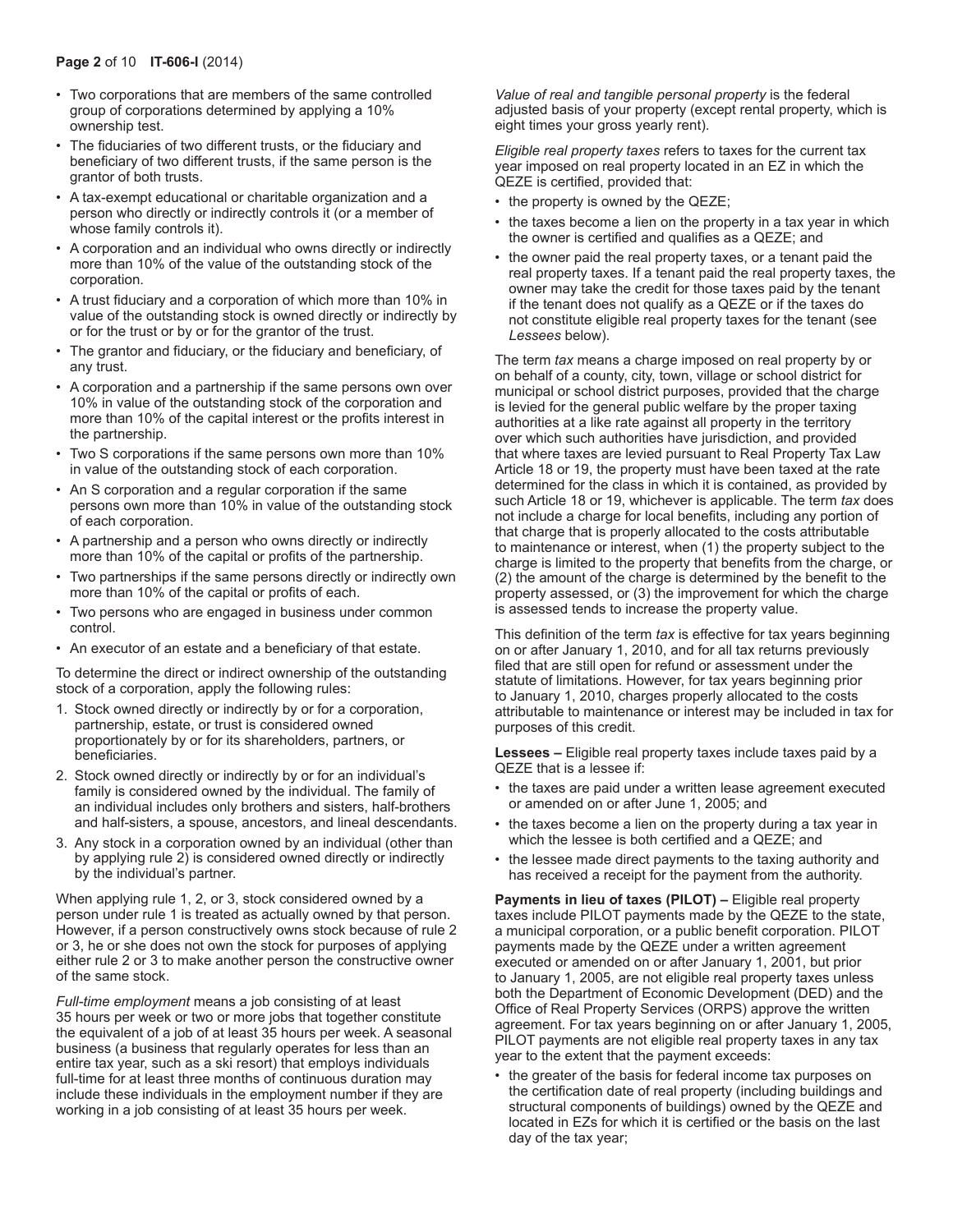- multiplied by the county's full-value tax rate (see *Full-value tax rates by county* below for these rates);
- divided by 1,000.

**Note:** The basis is calculated without regard to depreciation. If the basis is adjusted pursuant to any IRC provisions, the QEZE may petition the Tax Department, DED, and ORPS to disregard the adjustment or reduction for purposes of this calculation.

| County                          | Overall<br>tax rate | Overall<br>County<br>County<br>tax rate |       |                 | Overall<br>tax rate |  |
|---------------------------------|---------------------|-----------------------------------------|-------|-----------------|---------------------|--|
| Albany                          | 29.60               | Hamilton                                | 15.00 | Rockland        | 33.40               |  |
| Allegany                        | 48.40               | Herkimer<br>St. Lawrence<br>26.80       |       | 35.80           |                     |  |
| <b>Broome</b>                   | 37.40               | Jefferson                               | 19.50 | Saratoga        | 21.10               |  |
| Cattaraugus                     | 36.70               | Lewis                                   | 26.00 | Schenectady     | 34.80               |  |
| Cayuga                          | 31.50               | Livingston                              | 35.70 | Schoharie       | 34.00               |  |
| Chautauqua                      | 33.70               | Madison                                 | 32.50 | Schuyler        | 29.20               |  |
| Chemung                         | 34.50               | Monroe                                  | 39.90 | Seneca          | 32.00               |  |
| Chenango                        | 35.80               | Montgomery                              | 36.60 | Steuben         | 34.70               |  |
| Clinton                         | 29.40               | Nassau*                                 | 29.60 | Suffolk         | 21.60               |  |
| Columbia                        | 22.90               | Niagara                                 | 37.60 | Sullivan        | 33.10               |  |
| Cortland                        | 40.70               | Oneida                                  | 33.10 | Tioga           | 35.00               |  |
| Delaware                        | 23.20               | Onondaga                                | 36.70 | <b>Tompkins</b> | 32.30               |  |
| <b>Dutchess</b>                 | 26.90               | Ontario                                 | 28.40 | Ulster          | 29.30               |  |
| Erie                            | 31.50               | Orange                                  | 34.20 | Warren          | 16.50               |  |
| Essex                           | 18.00               | Orleans                                 | 41.10 | Washington      | 25.10               |  |
| Franklin                        | 22.30               | Oswego                                  | 36.00 | Wayne           | 36.60               |  |
| Fulton                          | 31.80               | Otsego                                  | 23.00 | Westchester     | 28.80               |  |
| Genesee                         | 38.10               | Putnam                                  | 30.10 | Wyoming         | 33.30               |  |
| Greene                          | 24.30               | Rensselaer                              | 31.00 | Yates           | 23.90               |  |
| New York City by class*<br>8.50 |                     |                                         |       |                 |                     |  |
|                                 |                     |                                         |       |                 |                     |  |
|                                 |                     | 49.50                                   |       |                 |                     |  |
| 40.50                           |                     |                                         |       |                 |                     |  |

**Full-value tax rates by county**

4............................................................ \* New York City and Nassau County have a four-class property tax system (class 1: 1-3 family residential; class 2: apartment; class 3: utility equipment; and class 4: all other property). It was not possible to determine a countywide class-specific rate for Nassau County due to the complexity of taxing jurisdictions.

**Sole proprietors and partnerships –** Complete Section 1 (Schedules A, B, C, D, F, and G) if first certified prior to April 1, 2005; complete Section 2 (Schedules H, I, J, K, L, M, N, P, and Q) if first certified on or after April 1, 2005, or if first certified between August 1, 2002, and March 31, 2005, and you conduct operations on real property owned or leased that is located in an EZ, and that is subject to a BCA executed prior to January 1, 2006.

**Fiduciaries –** Complete Section 1 (Schedules A through G) if first certified prior to April 1, 2005; complete Section 2 (Schedules H through Q) if first certified on or after April 1, 2005, or if first certified between August 1, 2002, and March 31, 2005, and you conduct operations on real property owned or leased that is located in an EZ, and that is subject to a BCA executed prior to January 1, 2006.

**Partners in a partnership, shareholders in a New York S corporation, and beneficiaries of an estate or trust –** Enter the employer identification number of the QEZE business, the name of the business, the name of the EZ and the date of certification. This information can be obtained from your partnership, New York S corporation, or the fiduciary of the estate or trust. Complete Section 1 (Schedule D) if first certified

prior to April 1, 2005; complete Section 2 (Schedule N) if first certified on or after April 1, 2005, or if first certified between August 1, 2002, and March 31, 2005, and you conduct operations on real property owned or leased that is located in an EZ, and that is subject to a BCA executed prior to January 1, 2006.

See the instructions for your tax return for the *Privacy notification*  or if you need help in contacting the Tax Department.

## **General information for Section 1 – For QEZEs first certified prior to April 1, 2005**

Complete Section 1 **only** if the QEZE was first certified **prior to**  April 1, 2005. **Do not** complete Section 2.

QEZEs first certified between August 1, 2002, and March 31, 2005, that conduct operations on real property they own or lease that is located in an EZ and is subject to a BCA executed prior to January 1, 2006: **do not** complete this section. Instead complete Section 2, Schedules H through Q.

#### **Eligibility for QEZEs first certified prior to April 1, 2005**

A business enterprise that was first certified as eligible to receive benefits under GML Article 18‑B prior to April 1, 2005, is a QEZE during its business tax benefit period if in those tax years the business enterprise meets the annual employment test.

The amount of the credit is the product of:

- the benefit period factor,
- the employment increase factor, and
- the eligible real property taxes paid or incurred by the QEZE during the current tax year.

Taxpayers first certified under GML Article 18-B on or after August 1, 2002, are subject to a limitation on the amount of QEZE real property tax credit which may be claimed.

The credit limitation is the greater of the employment increase limitation or the capital investment limitation. Any taxpayer first certified before August 1, 2002, is not subject to this limitation in any year of the business tax benefit period. **The limitation is computed on Worksheet B on page 6.**

### **Schedule A – Employment test for QEZEs first certified prior to April 1, 2005**

Complete Schedule A to determine if you meet the annual employment test. If you marked *No* on either line 3 or line 6, you **do not** qualify for the QEZE credit for real property taxes for the current tax year. **Do not** complete the rest of this form, **unless** you are required to recapture QEZE real property tax credit from a prior year. To compute a recapture, complete Worksheet A on page 6.

The employment test will be met for a tax year if the business enterprise's employment number in all EZs, whether the business enterprise is certified there or not, equals or exceeds its employment number in all EZs for the base period; and the business enterprise's employment number in New York State outside all EZs for the tax year equals or exceeds its employment number in New York State outside all EZs for the base period. For information as to whether your business enterprise has employees in an EZ in which your business enterprise is not certified, you may contact ESD.

There are additional employment test requirements for businesses with a base period of zero years or zero employment in the base period. See additional instructions on page 4.

If there is a change in zone boundaries or if the QEZE is in a newly designated zone, the QEZE will compute its employment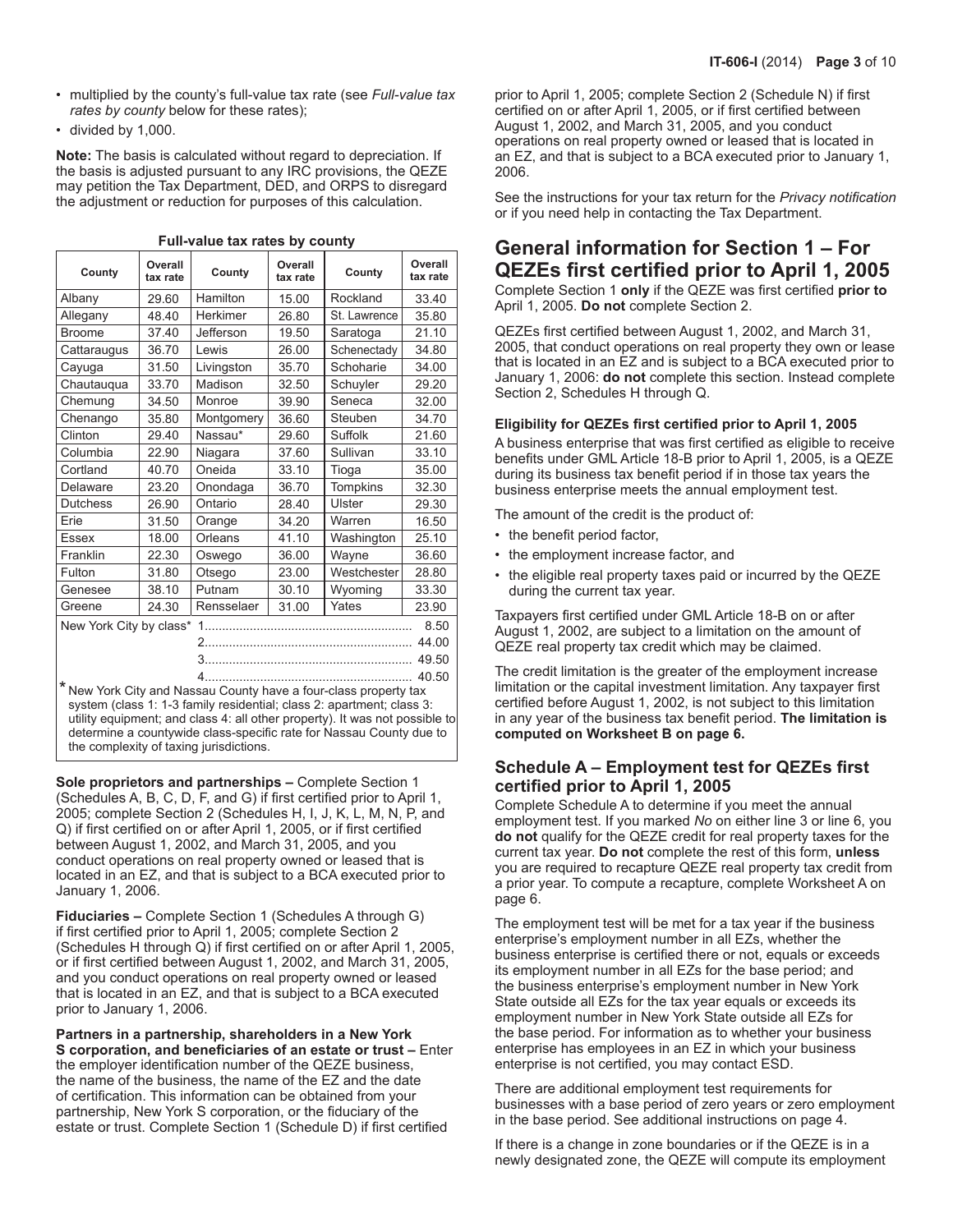#### **Page 4** of 10 **IT-606-I** (2014)

test as if the boundaries of the revised or newly designated zone existed during its base period and test year. If a business moves to a location that later becomes part of an EZ, the employment number is computed as if the business was located in the zone during its base period and test year.

If a business relocates to an EZ from a business incubator facility operated by a municipality or by a public or private not-for-profit entity, the QEZE will compute its employment test as if it were located in the EZ during the base period. A business incubator facility provides business support services or space, or both, to newly established enterprises.

*Test date* is the later of July 1, 2000, or the date prior to July 1, 2010, on which the business enterprise was **first certified** under GML Article 18‑B. Subsequent certifications will not change the test date.

*Test year* is the last tax year **ending before the test date**. If a business enterprise does not have a tax year that ends before the test date, the enterprise will be deemed to have a test year that will be either the last calendar year ending before its test date, or, if the enterprise is a fiscal filer, the test year will be the fiscal year ending before its test date.

*Base period* is the five tax years immediately preceding the test year. If your QEZE has fewer than five years preceding the test year, then your base period is the smaller set of years. If you are a business enterprise in your first tax year of doing business in New York State, your base period is zero years.

*Employment increase factor* is an amount which cannot exceed one, but that is the greater of the following:

- 1. The excess of the QEZE's employment number in EZs in which the QEZE is certified for the current tax year over the QEZE's test year employment number in those zones, divided by the QEZE's test year employment number in those zones; **or**
- 2. The excess of the QEZE's employment number in the EZs in which it is certified for the current tax year over the QEZE's test year employment number in those zones, divided by 100.

*Business tax benefit period* means either the first 15 tax years beginning on or after January 1, 2001 if your test date occurred on or before December 31, 2001, or the 15 tax years after your test year if your test date occurred on or after January 1, 2002. (See new business definition below for exception).

However, owners of qualified investment projects (QUIPS) (as defined under GML section 957(s)) that have been approved by the Commissioner of Economic Development will be allowed an additional business tax benefit period of ten years for purposes of the QEZE credit for real property taxes and the QEZE tax reduction credit. For these owners, the business tax benefit period is extended to include an additional ten tax years starting with the tax year in which the business enterprise's benefit period commencement date occurs (but only for those years in which the employment test is met).

The benefit period commencement date will be determined by an election made by the business enterprise on its report for the tax year which includes the date of certification of the business enterprise at the location of the QUIP. The benefit period commencement date is either (A) the business enterprise's date of certification under GML Article 18-B at the location of the QUIP, or (B) the date when property constituting a QUIP is first placed in service. If you choose to make the election under (B), submit a statement with the form. If no election is made, the benefit period commencement date will be (A) as described above.

If a QEZE that is an owner of a QUIP is also approved by the Commissioner of Economic Development as the owner of a significant capital investment project (as defined under GML section 957(t)), the business tax benefit period is increased to include an additional ten years beginning with the tax year in which the significant capital investment project is placed in service. The property must be placed in service during the business enterprise's business tax benefit period as described above.

If a QEZE is an owner of a QUIP, or a significant capital investment project, or both, the business tax benefit period may extend beyond 10 years.

*Benefit period factor* is a number from zero to one, based on the tax year of the business tax benefit period, that is designed to phase out the benefit in the last five years of the business tax benefit period. (See Form IT-606, page 3, *Benefit period factor table*.)

For an owner of a QUIP or a significant capital investment project, the benefit period factor will be 1.0 during the entire business tax benefit period.

#### **Additional employment test requirements for businesses with a base period of zero years or zero employment in the base period**

For a business enterprise first **certified prior to August 1, 2002,**  if the base period is zero years or the base period employment is zero, and the enterprise is similar in ownership and operation to an existing or previously existing taxpayer, it can continue to access QEZE benefits only if the enterprise was formed for a valid business purpose and not solely to gain EZ benefits.

*Valid business purpose* means one or more business purposes, other than the avoidance or reduction of taxation, which alone or combined are the primary motivation for some business activity or transaction that changes the economic position of the taxpayer in a meaningful way (apart from tax effects). The economic position of the taxpayer includes an increase in the market share of the taxpayer, or the entry by the taxpayer into new business markets.

For a business enterprise first **certified on or after August 1, 2002, and before April 1, 2005,** if the base period is zero years and the employment number in the zone is greater than zero in a tax year, then the enterprise meets the employment test **only** if it qualifies as a new business.

*New business* means any business entity, except one that is substantially similar in operation and in ownership to a business entity taxable, or previously taxable, under Tax Law, Article 9, section 183, 184, 185, or 186; Article 9-A, 32, or 33; former Article 23 (or that would have been subject to Article 23 as this article was in effect January 1, 1980); or the income (or losses) of which is (or was) included under Article 22.

A business enterprise that is approved by the Commissioner of Economic Development as the owner of a QUIP or a significant capital investment project, has a base period of zero years, and places in service property (or a project that includes such property) which comprises a QUIP or significant capital investment project, will be considered a new business for purposes of the QEZE credit for real property taxes if the new business is certified by December 31, 2007.

For tax years beginning on or after January 1, 2005, a business that is identical in ownership and operation to an existing taxpayer will meet the new business test if the businesses are operating in different counties in the state. The new business must use the remaining business tax benefit period of the existing identical taxpayer.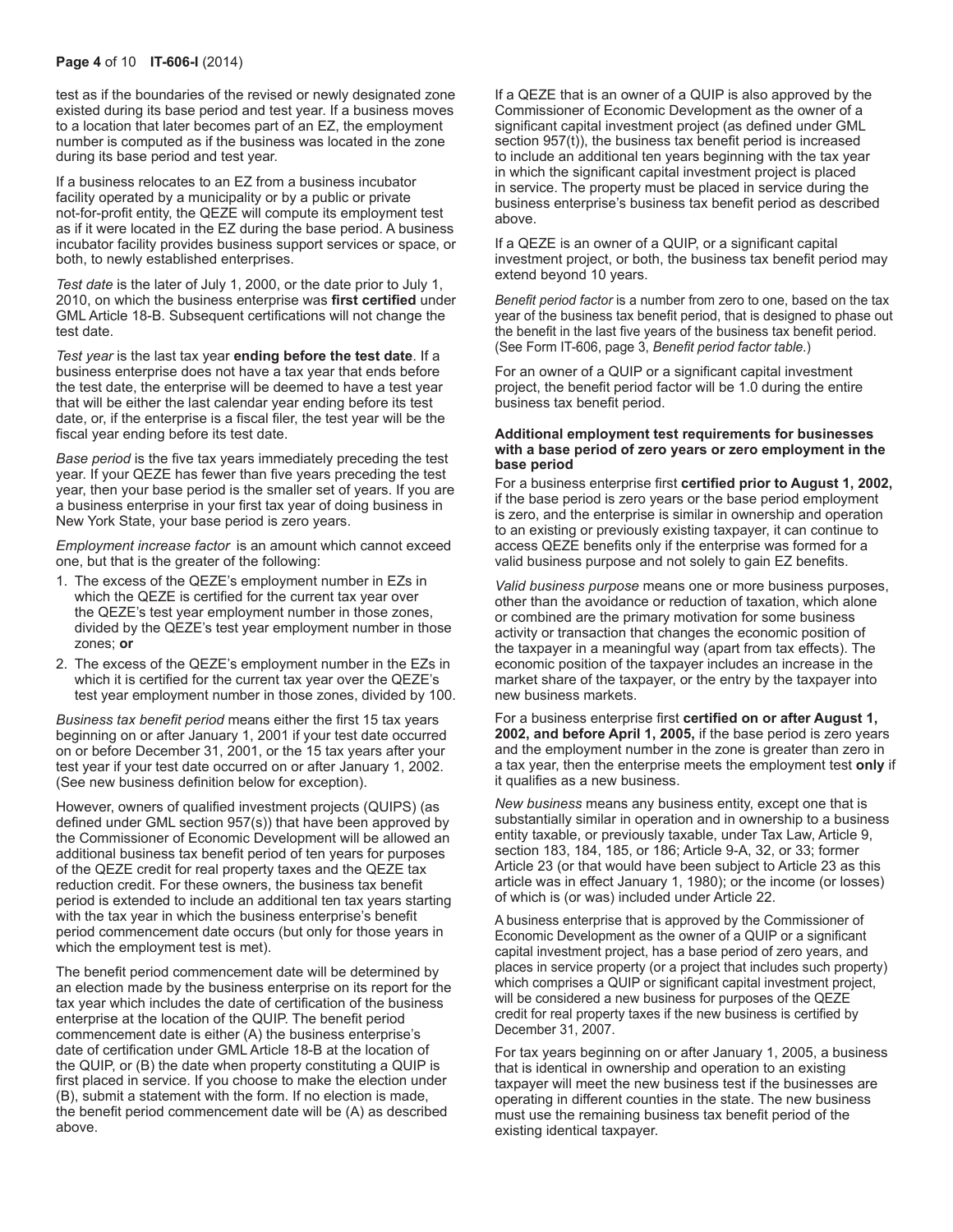## **Specific instructions for Section 1 – QEZEs first certified prior to April 1, 2005**

### **Schedule A – Employment test for QEZEs first certified prior to April 1, 2005**

**Part 1 – EZ employment –** Compute your employment number within all EZs, whether certified in all zones or not, for the current tax year and the five‑year base period. When computing this number, first exclude all employees who were not employed by the QEZE for at least one-half of the tax year.

Refer to *Definitions for all QEZEs* on page 1 of these instructions when computing the employment test.

For purposes of these instructions, all references to *current tax year* mean the tax year covered by this claim.

**Line 1 –** For each date specified of the current tax year, enter the number of full-time employees who are located in an EZ whether the QEZE is certified in the EZ or not. Divide the total number of full-time EZ employees for the current tax year by the number of the dates occurring during the current tax year (even if you had no employees on those dates) to obtain the employment number for the current tax year. Make no entries for any dates that did not occur during your tax year. Do not include those dates in the calculation.

**Line 2 –** For each date specified of the base period, enter the number of full-time employees who are located within all EZs whether the QEZE is certified in the EZ or not. Divide the total number of full-time EZ employees for each date specified of the five‑year base period by the number of dates occurring during the five-year base period (even if you had no employees on those dates) to obtain the employment number for the base period. Make no entries for any dates prior to the date you began business in New York, and do not include those dates in the calculation.

**Example:** *A QEZE, a calendar-year filer, begins business in New York on April 1, 2001, and is certified on January 1, 2003. The QEZE's test date is January 1, 2003. The test year is the tax year ending December 31, 2002. The base period is April 1, 2001 - December 31, 2001, a short tax year. Since March 31, 2001, does not occur during this enterprise's base period, no entry is made for this date. The QEZE has no employees on June 30, 2001. It hires three employees on July 1, 2001. The QEZE will compute its total number of full‑time employees within all EZs in the base period as follows:*

| Base period<br>employment number                                      | Tax vear<br>ending<br>$(mm-yyyy)$ | Mar 31 | June 30 | Sept 30 | Dec 31 | Total |
|-----------------------------------------------------------------------|-----------------------------------|--------|---------|---------|--------|-------|
| Number in base year one  12-2001                                      |                                   |        |         | 3       |        |       |
| Number in base year two                                               |                                   |        |         |         |        |       |
| Number in base year three                                             |                                   |        |         |         |        |       |
| Number in base year four                                              |                                   |        |         |         |        |       |
| Number in base year five                                              |                                   |        |         |         |        |       |
| Total number of full-time employees within all EZs in the base period |                                   |        |         |         |        |       |

In this example, the employment number within all EZs in the base period is 2 (six divided by three). The QEZE divides the total number of full-time EZ employees by the number of dates that occurred in the QEZE's base period. The base period in this instance was only one short tax year.

**Line 3 –** The EZ employment number for the current tax year (line 1) must equal or exceed the EZ employment number in the base period (line 2) to qualify for the QEZE credit for real property taxes. If you marked *No,* you **do not** qualify for the credit. **Do not** complete the rest of this form unless you are required to recapture QEZE real property tax credit from a prior year. To compute a recapture, complete Worksheet A.

## **Part 2 – New York State employment outside all EZs –**

Complete Part 2 in the same manner as you completed Part 1; however, include only those employees who are not located in any EZ, but who are located outside EZs within New York State. When computing this number, first exclude all employees who were not employed by the QEZE for at least one-half of the tax year.

**Line 6 –** The employment number in New York State, outside all EZs, for the current tax year (line 4) must equal or exceed the employment number in New York State, outside all EZs, in the base period (line 5) to qualify for the QEZE credit for real property taxes. If you marked *No,* you **do not** qualify for this credit. **Do not** complete the rest of this form unless you are required to recapture the QEZE credit for real property taxes from a prior year. To compute a recapture, complete Worksheet A.

## **Schedule B – Computation of test year employment number within the EZs in which you are certified**

**Line 7 –** Divide the total number of full-time employees within the EZs for your test year by the number of the dates occurring during the year (even if you had no employees on those dates) to obtain your test year employment number. Make no entries for any dates that did not occur during your test year. Do not include those dates in the calculation. Include only the employees working within EZs in which you are certified that were employed by the QEZE for at least one‑half of the tax year.

## **Schedule C – Employment increase factor**

The employment increase factor (as defined on page 4) cannot exceed 1.0. If your test year employment number is zero, and your current tax year employment number is greater than zero, your employment increase factor is 1.0.

**Line 8 –** Include on this line the current tax year employment number in the EZs in which you are certified.

**Note:** If you have employment in an EZ in which you are not certified, your current tax year employment number will not be the same as the number computed on line 1. For purposes of this calculation, you will include only those employees working in EZs in which you are certified that were employed by the QEZE for at least one-half of the tax year.

## **Schedule D – Computation of QEZE credit for real property taxes for QEZEs first certified prior to April 1, 2005**

**Line 16 –** See page 2 for a definition of eligible real property taxes. **Submit copies of all real property tax bills (including school tax bills) that are the basis for your QEZE credit.** If the real property taxes include PILOT payments, submit a copy of the PILOT agreement. If you are a lessee claiming the real property tax credit on leased property, submit a copy of the lease.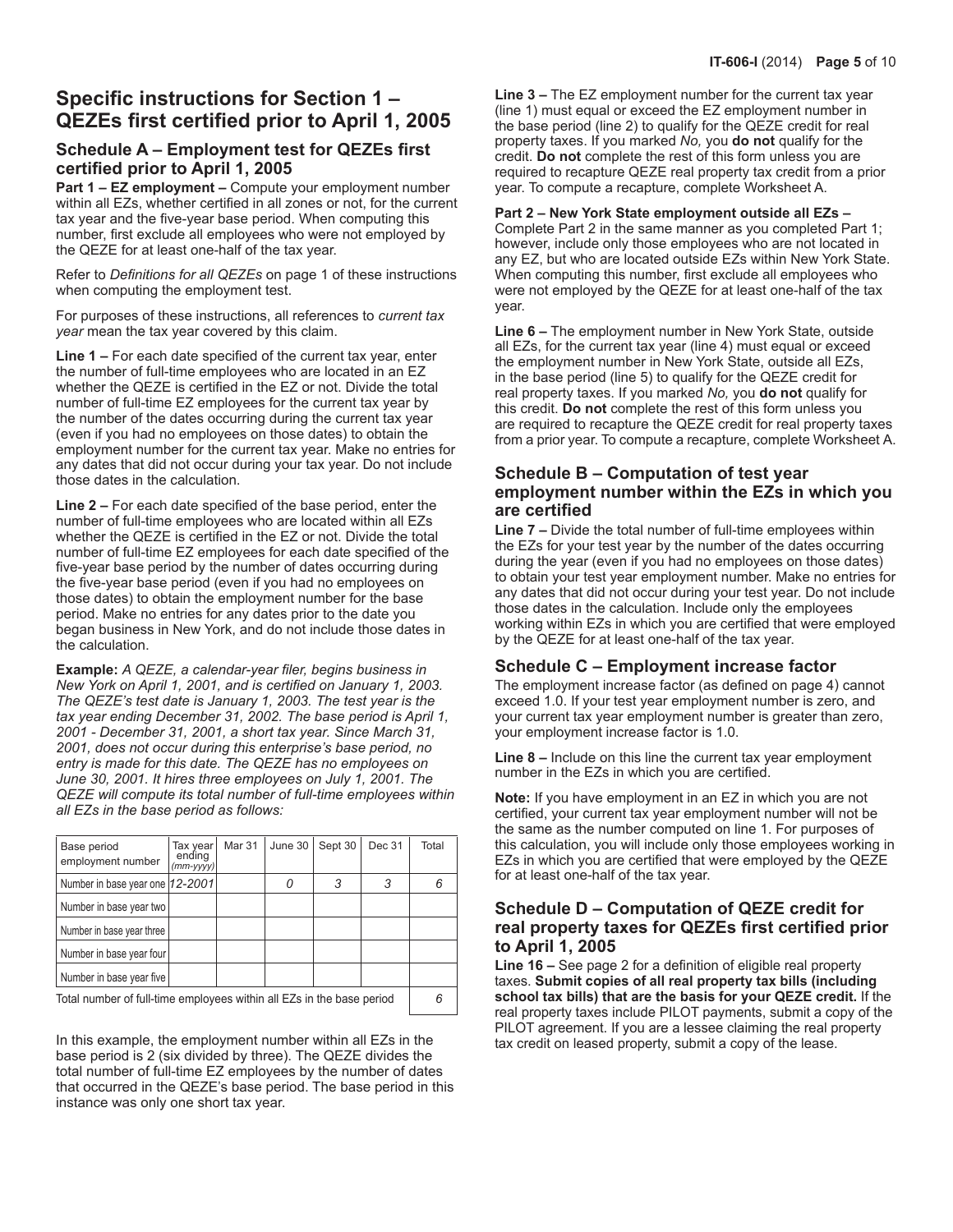**Line 18 –** If the QEZE's eligible real property taxes that were the basis for a credit previously claimed are subsequently reduced, the QEZE must add back a recapture amount computed in Worksheet A below:

## **Worksheet A**

- **a** The amount of credit originally allowed.....**a**
- **b** The amount of credit calculated using the reduced tax amount...................................**b**
- **c** Recapture amount *(subtract line b from line a; enter result on line 18)* ..................................**c**

**Note:** If property taxes are reduced for more than one tax year, you must determine how much of the reduction is attributable to each year and recapture the apportioned amount for each year.

**Partners, shareholders, and beneficiaries –** If you are a partner in a partnership, a shareholder of a New York S corporation, or a beneficiary of an estate or trust, and that entity had a recapture of QEZE credit for real property taxes, enter your share of the recapture on line 18. This information should be provided to you by your partnership, S corporation, or the fiduciary of the estate or trust. If you belong to more than one partnership, S corporation, or estate or trust, enter the total of all your shares of recapture on line 18.

#### **Line 19 – Net recapture of QEZE credit for real property taxes**

If the amount to be recaptured (line 18) exceeds any credit to be claimed in this year (line 17), you have a net recapture. Do not complete lines 20, 21, and 22.

**Partnerships –** Enter the line 19 amount and code *166* on Form IT-204, line 148.

**Fiduciaries –** Enter the line 19 amount on the total line of Schedule E, column D.

**All others –** Enter the line 19 amount and code *166* on Form IT‑201‑ATT, line 20, or Form IT-203-ATT, line 19.

**Line 21 –** The credit limitation is the greater of the employment increase limitation or the capital investment limitation.

#### **QEZEs first certified under GML Article 18-B prior to**

**August 1, 2002:** You do not have a credit limitation in any year of your business tax benefit period. **Do not make an entry on this line**.

**QEZEs certified on or after August 1, 2002:** Complete Worksheet B and enter the greater of Worksheet B, line 2 or Worksheet B, line 8 on line 21.

### **Worksheet B**

#### **Employment increase limitation**

| ווטושנט שניות וויטונט ומאס הייזיקטיונ                                                                                                                       |      |
|-------------------------------------------------------------------------------------------------------------------------------------------------------------|------|
| 1 Enter the amount shown on                                                                                                                                 |      |
|                                                                                                                                                             |      |
| <b>Capital investment limitation</b>                                                                                                                        |      |
| 3 Cost or other basis of real property 3                                                                                                                    |      |
|                                                                                                                                                             |      |
| 5 The percentage of the QEZE's (and<br>related person's) physical occupancy                                                                                 | %    |
| 6 Percentage of line 3 attributable to<br>the construction, rehabilitation, or<br>expansion of building for which the<br>credit is claimed (if 50% or more, | %    |
|                                                                                                                                                             | $\%$ |
| <b>8</b> Multiply line 4 by line 7 (enter the<br>greater of the line 2 or the line 8 amount<br>of this worksheet on line 21)                                | $8-$ |

#### **Line instructions for worksheet**

**Line 3** – Enter the greater of the cost or other basis of real property on the later of January 1, 2001, or the date of the QEZE certification; or the cost or other basis on the last day of the current tax year, for real property, including buildings and structural components of buildings owned by the QEZE and located in the EZ.

**Line 5** – Enter the percentage of the QEZE's (and any related person's, as related person is defined on page 1) physical occupancy and use of the real property, as measured in square feet.

#### **Worksheet B instructions**

In Worksheet B, line 2, the employment increase limitation is calculated by multiplying the excess of the QEZE's employment number in the zones in which the QEZE is certified for the tax year over the QEZE test year employment number by \$10,000 (see definition of employment number on page 1).

In Worksheet B, line 8, the capital investment limitation is calculated at 10% of the cost or other basis of the real property multiplied by the greater of:

- the percentage of the property which is physically occupied and used by the QEZE or by a related person to the QEZE, as related person is defined in IRC section 465(b)(3)(C) (see definition of related persons (related entities) on page 1); **or**
- the percentage of the cost or other basis attributable to the construction, expansion, or rehabilitation of the real property (as opposed to the acquisition). If 50% or more of the cost or other basis is attributable to the construction, expansion, or rehabilitation of the real property (as opposed to the acquisition), then this percentage will be 100%.

The cost or other basis of the real property is the greater of:

- the cost or other basis of the real property for federal income tax purposes on the later of January 1, 2001, or the effective date of certification under GML Article 18-B; **or**
- the cost or other basis of the real property for federal income tax purposes on the last day of the tax year.

**Line 22 –** If you are not subject to the credit limitation on line 21, enter the amount from line 20. If you are subject to the credit limitation on line 21, enter the lesser of line 20 or 21.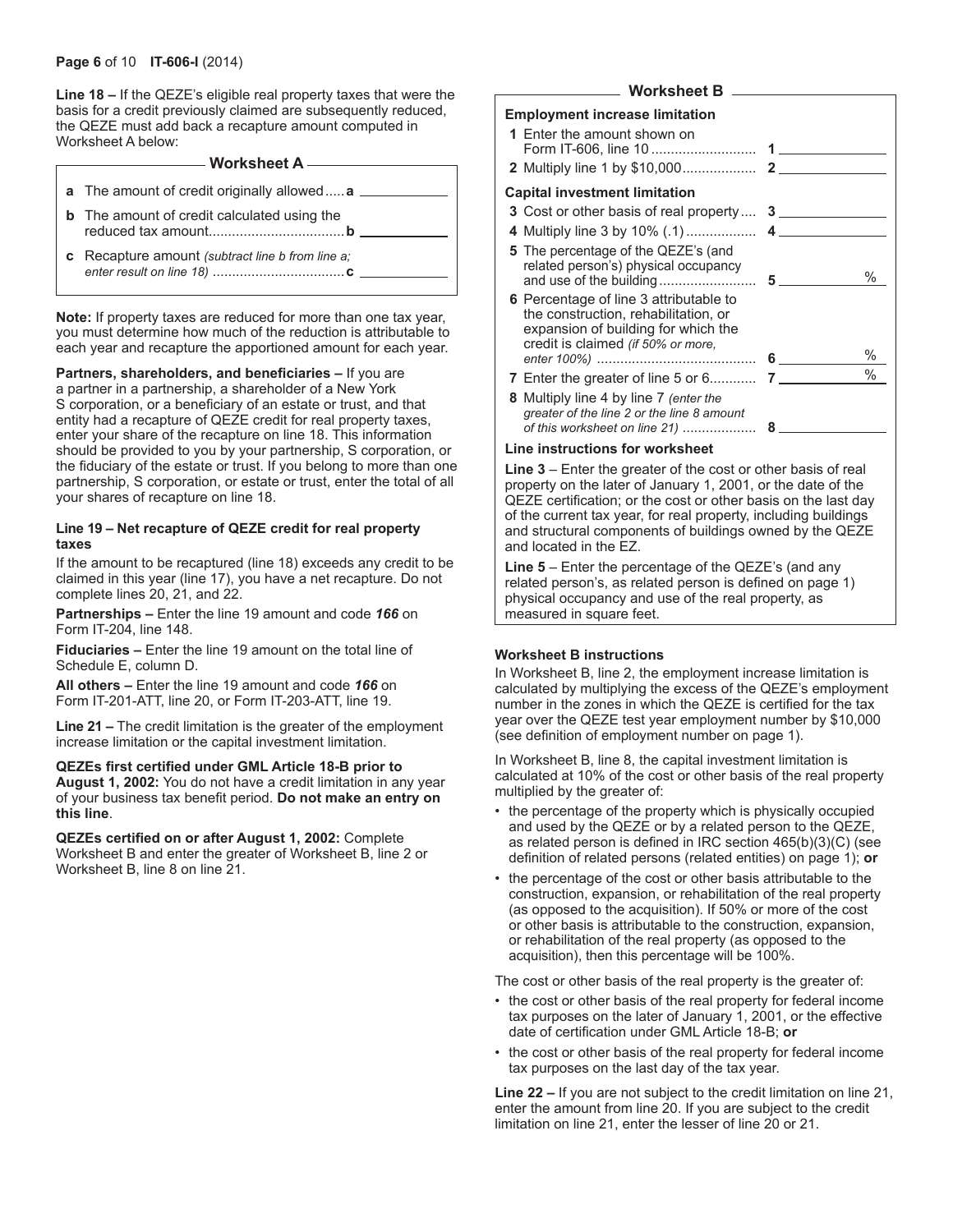**Line 23 Partners, shareholders, and beneficiaries –** If you were a partner in a partnership, a shareholder of a New York S corporation, or a beneficiary of an estate or trust and received a share of the QEZE credit for real property taxes from that entity, enter your share of the credit on line 23. This information should be provided to you by your partnership, New York S corporation, or the fiduciary of the estate or trust. If you belong to more than one partnership, New York S corporation, or estate or trust, enter the total of all your shares of the credit on line 23.

#### **Line 24**

**Fiduciaries:** Include the amount from line 24 on the *Total* line of Schedule E, column C.

**All others:** Enter the amount from line 24 and code *166* on Form IT-201-ATT, line 12, or Form IT-203-ATT, line 12, or Form IT-204, line 147.

## **Schedule E – Beneficiary's and fiduciary's share of credit**

An estate or trust must complete Schedule E. If an estate or trust allocates or assigns the credits to its beneficiaries, base the division on each beneficiary's proportionate share of the income of the estate or trust. Provide the beneficiaries with their share of the credit and recapture.

Include the amount from the *Fiduciary* line of Schedule E, column C, on Form IT-205, line 33. Include the amount from the *Fiduciary* line of Schedule E, column D, on Form IT-205, line 12.

## **Schedule G – Valid business purpose for QEZEs first certified prior to August 1, 2002**

If the QEZE was first certified prior to August 1, 2002, and the base period is zero years or the employment number is zero in the base period, and the QEZE is similar in ownership and operation to an existing or previously existing New York State taxpayer, the QEZE must have been formed for a valid business purpose to continue qualifying for QEZE benefits. If applicable, mark an *X* in the box and submit a notarized statement describing how the QEZE meets this test (see definition of valid business purpose on page 4).

## **General information for Section 2 – For QEZEs first certified on or after April 1, 2005**

Complete Section 2 if the QEZE is first certified **on or after**  April 1, 2005, or if the QEZE was first certified between August 1, 2002, and March 31, 2005, and its operations are conducted on real property subject to a BCA executed prior to January 1, 2006. Do not complete Section 1.

### **Eligibility for QEZEs first certified on or after April 1, 2005**

A business enterprise that has been certified as eligible to receive benefits under GML Article 18‑B **on or after** April 1, 2005, and prior to July 1, 2010, or a business enterprise first certified between August 1, 2002, and March 31, 2005, whose operations are conducted on real property subject to a BCA executed prior to January 1, 2006, is a QEZE during its business tax benefit period if in those tax years the business enterprise meets the annual employment test. Owners of QUIPs and significant capital investment projects may qualify for an extended business tax benefit period (see the definition below).

## **Schedule H – Employment test for QEZEs first certified on or after April 1, 2005**

Complete Schedule H to determine if you meet the annual employment test. If you marked *No* on either line 27 or line 30, you **do not** qualify for the QEZE credit for real property taxes for the current tax year. **Do not** complete the rest of this form, **unless** you are required to recapture QEZE real property tax credit from a prior year.

Refer to *Definitions for all QEZEs* on page 1 of these instructions when computing the employment test.

The employment test will be met for a tax year if the business enterprise's employment number in all EZs, whether the business enterprise is certified there or not, exceeds its employment number in all EZs for the base period; and the business enterprise's employment number in New York State for the tax year exceeds its employment number in New York State for the base period. For information as to whether your business enterprise has employees in an EZ in which your business enterprise is not certified, you may contact ESD. CEEs (as defined in GML section 959-b) will determine whether the employment test is met by comparing their employment number in NYS for the current tax year to their employment number in NYS for their base period.

There are additional employment test requirements for businesses with a base period of zero years or zero employment in the base period. See additional instructions on page 8.

If there is a change in zone boundaries or if the QEZE is in a newly designated zone, the QEZE will compute its employment test as if the boundaries of the revised or newly designated zone existed during its base period and test year. If a business moves to a location that later becomes part of an EZ, the employment number is computed as if the business were located in the zone during its base period and test year.

If a business relocates to an EZ from a business incubator facility operated by a municipality or by a public or private not-for-profit entity, the QEZE will compute its employment test as if it were located in the EZ during the base period. A business incubator facility provides business support services or space, or both, to newly established enterprises.

*Base period* is the four tax years immediately preceding the tax year in which the QEZE was first certified under GML Article 18-B for QEZEs first certified on or after April 1, 2005. If the business enterprise has fewer than four such years, then your base period is the smaller set of years. If you are a business enterprise in your first tax year of doing business in New York State, your base period is zero years.

*Development zone (DZ) employment increase factor* (see Form IT‑606, Schedule J) is an amount which cannot exceed 1.0, based on the QEZEs net new employees.

*Business tax benefit period* means the 10 years beginning with the tax year in which the QEZE's first date of certification occurs. However, the business tax benefit period is 15 years for a QEZE that was first certified between August 1, 2002, and March 31, 2005, and whose operations are conducted on real property subject to a BCA executed prior to January 1, 2006.

Owners of QUIPs (as defined under GML section 957(s)) that have been approved by the Commissioner of Economic Development, will be allowed an additional business tax benefit period of ten years for purposes of the QEZE credit for real property taxes. For these owners, the business tax benefit period is extended to include an additional ten tax years starting with the tax year in which the business enterprise's benefit period commencement date occurs (but only for those years in which the employment test is met).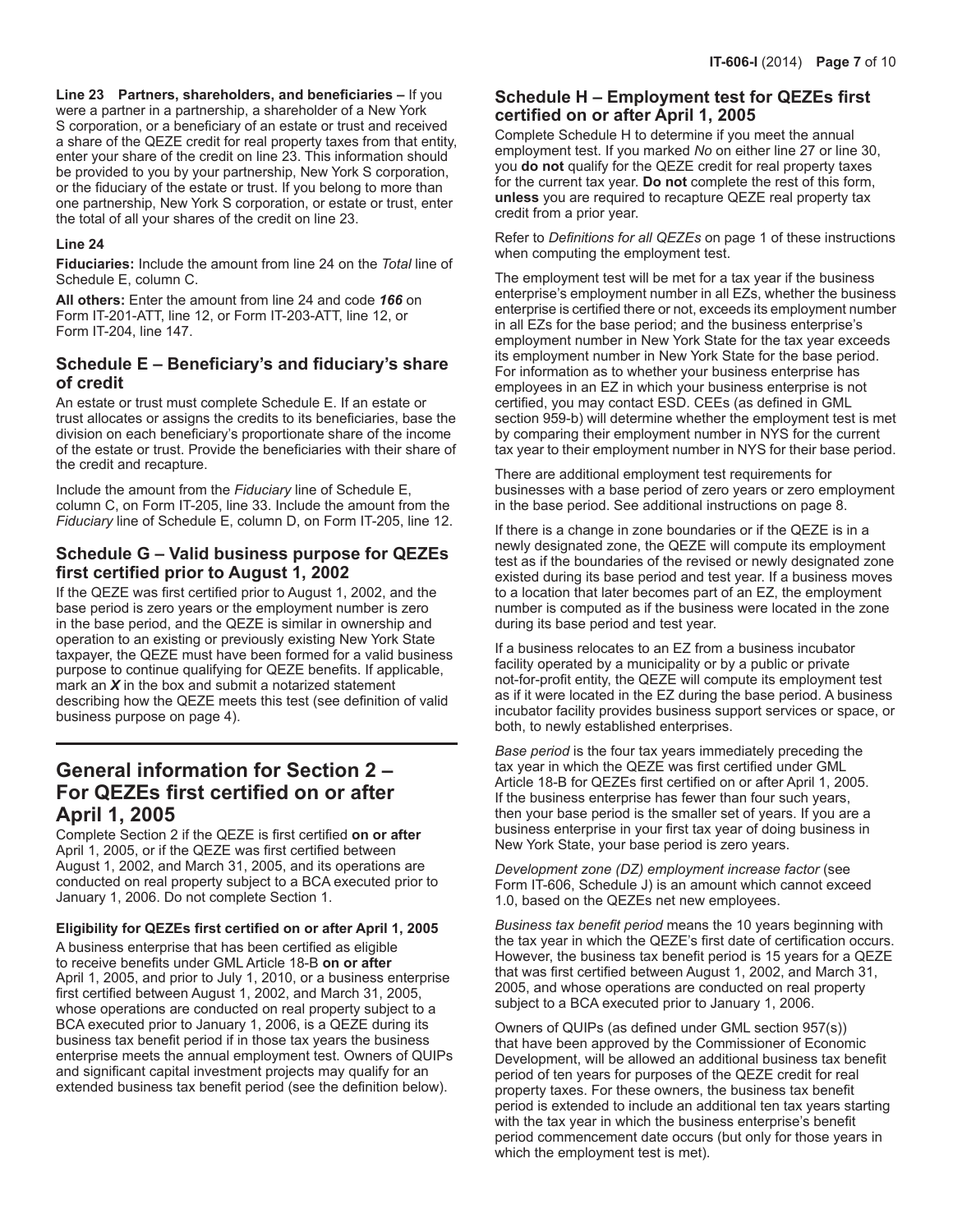#### **Page 8** of 10 **IT-606-I** (2014)

The benefit period commencement date will be determined by an election made by the business enterprise, on its report for the tax year which includes the date of certification of the business enterprise at the location of the QUIP. The benefit period commencement date is either (A) the business enterprise's date of certification under GML Article 18-B at the location of the QUIP, or (B) the date when property constituting a QUIP is first placed in service. If you choose to make the election under (B), submit a statement with the form. If no election is made, the benefit period commencement date will be (A) as described above.

If a QEZE that is an owner of a QUIP is also approved by the Commissioner of Economic Development as the owner of a significant capital investment project (as defined under GML section 957(t)), the business tax benefit period is increased to include an additional ten years beginning with the tax year in which the significant capital investment project is placed in service. The property must be placed in service during the business enterprise's business tax benefit period as described above.

If a QEZE is an owner of a QUIP, or a significant capital investment project, or both, the business tax benefit period may extend beyond 10 years.

*Development zone (DZ)* is an empire zone, usually located within a county, as designated by ESD.

*Investment zone (IZ)* is an empire zone designated by ESD based on census tract statistics or location in a municipality. CEEs are considered to be located in an IZ.

*Manufacturer* means a taxpayer that during the tax year is principally engaged in the production of goods by manufacturing, processing, assembling, refining, mining, extracting, farming, agriculture, horticulture, floriculture, viticulture, or commercial fishing, or a business engaged in emerging technologies under Public Authorities Law section 3102(e).

A QEZE's net new employees equals the QEZE's current year employment number in the EZ(s) in which it is certified for the tax year less the QEZE's employment number in the EZ(s) for the base period.

#### **Additional employment test requirements for businesses with a base period of zero years or zero employment in the base period**

For a business enterprise first **certified on or after April 1, 2005,** if the base period is zero years or the base period employment is zero and the employment number in the zone is greater than zero in a tax year, the enterprise meets the employment test **only** if the enterprise qualifies as a new business.

*New business* means any business entity, except one that is substantially similar in operation and in ownership to a business entity taxable, or previously taxable, under Tax Law, Article 9, section 183, 184, 185, or 186; Article 9-A, 32, or 33; former Article 23 (or that would have been subject to Article 23 as this article was in effect January 1, 1980); or the income (or losses) of which is (or was) included under Article 22.

A business enterprise that is approved by the Commissioner of Economic Development as the owner of a QUIP or a significant capital investment project, has a base period of zero years, and places in service property (or a project that includes such property) which comprises a QUIP or significant capital investment project, will be considered a new business for purposes of the QEZE credit for real property taxes if the new business is certified by December 31, 2007.

For tax years beginning on or after January 1, 2005, a business that is identical in ownership and operation to an existing

taxpayer will meet the new business test if the businesses are operating in different counties in the state. The new business must use the remaining business tax benefit period of the existing identical taxpayer.

**Part 1 – EZ employment –** Compute your employment number within all EZs, whether certified in all zones or not, for the current tax year and the four-year base period. When computing this number, first exclude all employees who were not employed by the QEZE for at least one-half of the tax year. **CEEs:** do not complete Part 1; complete Part 2 only.

For purposes of these instructions, all references to *current tax year* mean the tax year covered by this claim.

**Line 25 –** For each date specified of the current tax year, enter the number of full-time employees who are located in an EZ whether the QEZE is certified in the EZ or not. Divide the total number of full-time EZ employees for the current tax year by the number of the dates occurring during the current tax year (even if you had no employees on those dates) to obtain the employment number for the current tax year. Make no entries for any dates that did not occur during your tax year. Do not include those dates in the calculation.

**Line 26 –** For each date specified in the base period, enter the number of full-time employees who are located within all EZs whether the QEZE is certified in the EZ or not. Divide the total number of full-time EZ employees for each date specified in the four-year base period by the number of dates occurring during the four-year base period (even if you had no employees on those dates) to obtain the employment number in the base period. Make no entries for any dates prior to the date you began business in New York, and do not include those dates in the calculation.

**Example:** *A QEZE, a calendar-year filer, begins business in New York on April 1, 2004, and is first certified on June 1, 2005. The base period is April 1, 2004 - December 31, 2004, a short tax year. Since March 31, 2004, does not occur during this enterprise's tax year, no entry is made for this date. The QEZE has no employees on June 30, 2004. It hires three employees on July 1, 2004. The QEZE will compute its total number of full‑time employees within all EZs in the base period as follows:*

| Base period<br>employment number | Tax year<br>ending<br>$(mm-yyyy)$ | <b>Mar 31</b> | June $30$ | Sept 30 | Dec 31 | Total |
|----------------------------------|-----------------------------------|---------------|-----------|---------|--------|-------|
| Number in base year one  12-2004 |                                   |               |           |         |        |       |
| Number in base year two          |                                   |               |           |         |        |       |
| Number in base year three        |                                   |               |           |         |        |       |
| Number in base year four         |                                   |               |           |         |        |       |
|                                  |                                   |               |           |         |        |       |

Total number of full-time employees within all EZs in the base period *6*

*In this example, the employment number within all EZs in the base period is 2 (six divided by three). The QEZE divides the total number of full-time EZ employees by the number of dates that occurred in the QEZE's base period. The base period in this instance was only one short tax year.*

**Line 27 –** The EZ employment number for the current tax year (line 25) must exceed the EZ employment number in the base period (line 26) to qualify for the QEZE credit for real property taxes. If you marked *No,* you **do not** qualify for this credit. **Do not** complete the rest of this form unless you are required to recapture QEZE real property tax credit from a prior year. **Exception:** CEEs use Part 2 only.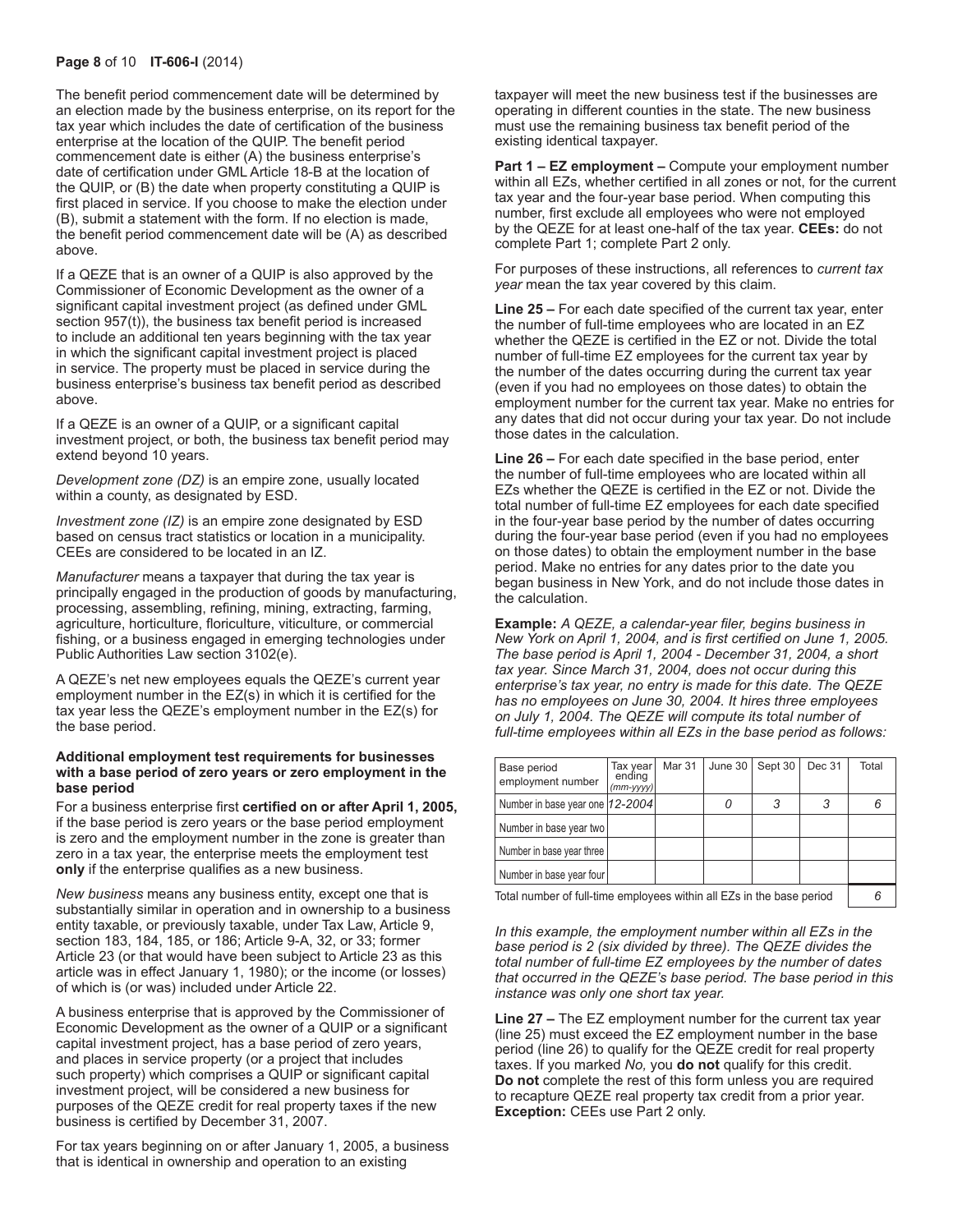#### **Part 2 – New York State employment**

Complete Part 2 in the same manner as you completed Part 1; however, include all employees who are located in New York State including those in EZs. When computing this number, first exclude all employees who were not employed by the QEZE for at least one-half of the tax year.

**Line 30 –** The employment number in New York State for the current tax year (line 28) must exceed the employment number in New York State for the base period (line 29) to qualify for the QEZE credit for real property taxes. If you marked *No,* you **do not** qualify for either credit. **Do not** complete the rest of this form unless you are required to recapture the QEZE credit for real property taxes from a prior year. To compute a recapture, complete Worksheet C.

## **Schedule I – Computation of net new employment**

**Lines 31 and 32 –** Include on these lines the current and base year's employment numbers only for the EZs in which you are certified. If you have employees only in EZs for which you are certified, your current tax year employment number will be the same as the number computed on line 25, and your base year employment number will be the same as the number computed on line 26.

However, if you have employees in EZs in which you are not certified, you must recalculate your employment numbers for lines 31 and 32, excluding those employees who are working in EZs in which you are not certified.

**Note:** CEEs, enter the employment number from line 28 on line 31; also enter the employment number from line 29 on line 32.

### **Schedule K – Employee information**

**Line 35 –** Wages, health, and retirement benefits **do not** include social security payments, supplemental social security payments, withholding tax payments, or unemployment tax payments. Wages are those reported on federal Form W-2. Health benefits include the employer contribution for insurance payments. Retirement benefits include employer contributions to non-mandatory pension plans. **Do not** include wages, health, and retirement benefits in excess of \$40,000 for any employee.

**Column C** – Enter the name of the EZ in which the employee works. Indicate whether the EZ is an IZ or a DZ. **CEEs:** enter *IZ* in Column C.

### **Schedule L – Computation of credit for QEZEs certified in DZs**

If your QEZE is certified in a DZ and you are not a manufacturer, complete Schedule L.

If you are certified in more than one zone and any of those zones is a DZ, and you are not a manufacturer, complete Schedule L.

## **Schedule M – Computation of QEZE credit for real property taxes for manufacturers and QEZEs certified only in an IZ**

If you are certified in one or more zones and all the zones are IZs, or you are a manufacturer, complete Schedule M. CEEs are considered to be certified in an IZ.

## **Schedule N – QEZE credit for real property taxes**

**Line 48 –** If the QEZE's eligible real property taxes, which were the basis for a credit previously claimed, are subsequently

reduced, the QEZE must add back a recapture amount computed in Worksheet C below:

## **Worksheet C**

- **a** The amount of credit originally allowed.....**a**
- **b** The amount of credit calculated using the reduced tax amount...................................**b**
- **c** Recapture amount *(subtract line b from line a; enter result on line 48)* ..................................**c**

**Note:** If property taxes are reduced for more than one tax year, you must determine how much of the reduction is attributable to each year and recapture the apportioned amount for each year.

**Partners, shareholders, and beneficiaries –** If you were a partner in a partnership, a shareholder of a New York S corporation, or a beneficiary of an estate or trust and that entity had a recapture of QEZE credit for real property taxes, enter your share of the recapture on line 48. This information should be provided to you by your partnership, S corporation, or the fiduciary of the estate or trust. If you belong to more than one partnership, New York S corporation, or estate or trust, enter the total of all your shares of recapture on line 48.

#### **Line 49 – Net recapture of QEZE credit for real property taxes**

If the amount to be recaptured (line 48) exceeds any credit to be claimed in this year (line 47b), you have a net recapture. Do not complete line 50.

**Partnerships –** Enter the line 49 amount and code *166* on Form IT-204, line 148.

**Fiduciaries –** Enter the line 49 amount on the total line of Schedule O, column D.

**All others –** Enter the line 49 amount and code *166* on Form IT‑201-ATT, line 20 or Form IT-203-ATT, line 19.

**Line 51 Partners, shareholders, and beneficiaries –** If you were a partner in a partnership, a shareholder of a New York S corporation, or a beneficiary of an estate or trust and received a share of the QEZE credit for real property taxes from that entity, enter your share of the credit on line 51. This information should be provided to you by your partnership, New York S corporation, or the fiduciary of the estate or trust. If you belong to more than one partnership, New York S corporation, or estate or trust, enter the total of all your shares of the credit on line 51.

### **Line 52**

**Fiduciaries:** Include the amount from line 52 on the *Total* line of Schedule O, column C.

**All others:** Enter the amount from line 52 and code *166* on Form IT-201-ATT, line 12, or Form IT-203-ATT, line 12, or Form IT-204, line 147.

## **Schedule O – Beneficiary's and fiduciary's share of credit**

An estate or trust must complete Schedule O. If an estate or trust allocates or assigns the credits to its beneficiaries, base the division on each beneficiary's proportionate share of the income of the estate or trust. Provide the beneficiaries with their share of the credit and recapture.

Include the amount from the *Fiduciary* line of Schedule O, column C, on Form IT-205, line 33. Include the amount from the *Fiduciary* line of Schedule O, column D, on Form IT-205, line 12.